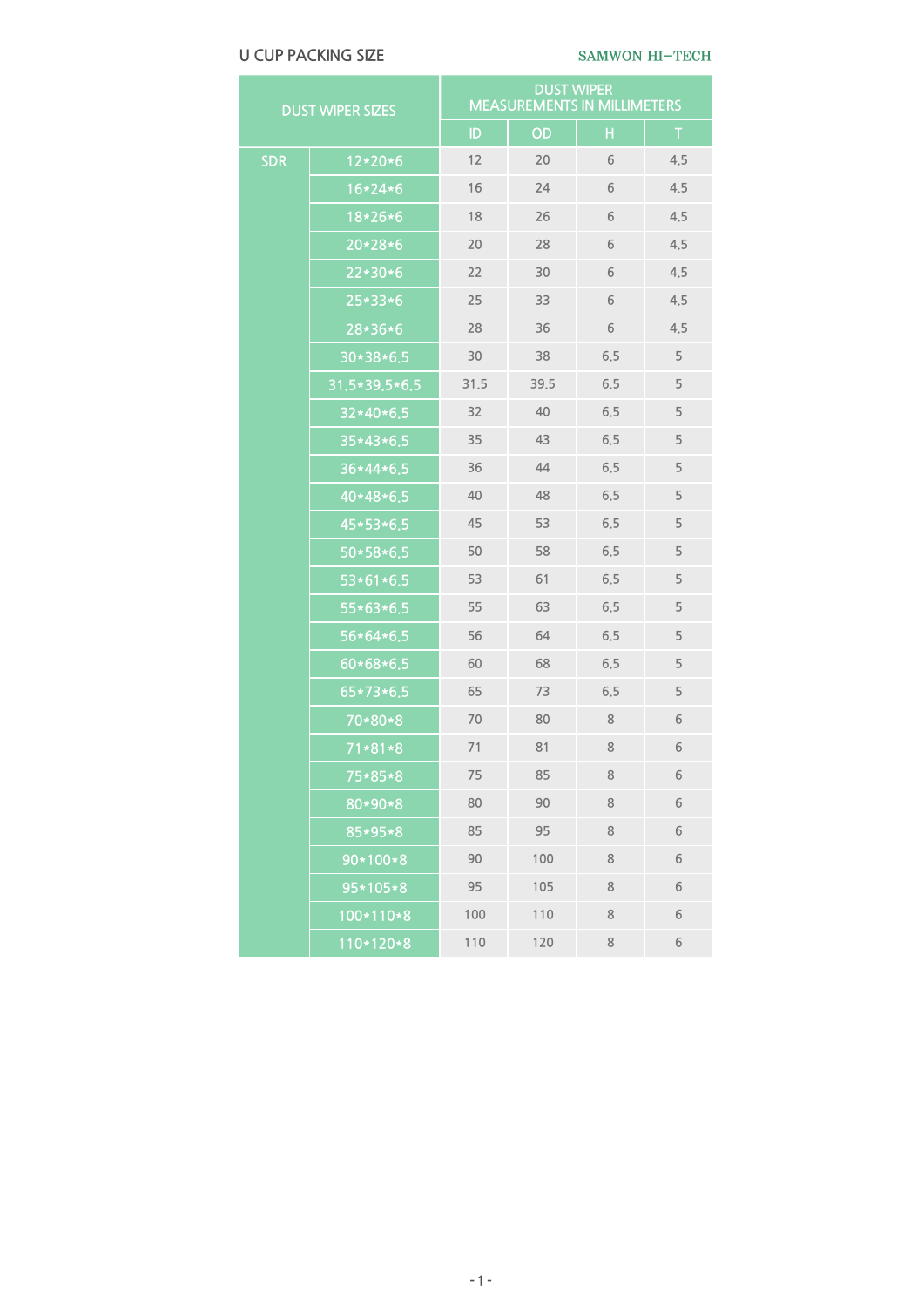# U CUP PACKING SIZE SAMWON HI-TECH

| PISTON AND ROD SEAL |                     | PISTON AND ROD SEAL<br><b>MEASUREMENTS IN MILLIMETERS</b> |      |               |  |
|---------------------|---------------------|-----------------------------------------------------------|------|---------------|--|
|                     |                     | ID                                                        | OD   | H             |  |
| <b>SKY</b>          | $10*18*5$           | 10                                                        | 18   | 5             |  |
|                     | $12*20*5$           | 12                                                        | 20   | 5             |  |
|                     | $16*24*5$           | 16                                                        | 24   | 5             |  |
|                     | $18*26*5$           | 18                                                        | 26   | 5             |  |
|                     | $20*28*5$           | 20                                                        | 28   | 5             |  |
|                     | $20*30*6$           | 20                                                        | 30   | 6             |  |
|                     | $22*30*5$           | 22                                                        | 30   | 5             |  |
|                     | 22.4*30*5           | 22,4                                                      | 30   | 5             |  |
|                     | 23,5*31,5*5         | 23.5                                                      | 31.5 | 5             |  |
|                     | $25*33*5$           | 25                                                        | 33   | 5             |  |
|                     | $26*34*5$           | 26                                                        | 34   | 5             |  |
|                     | 28*36*5             | 28                                                        | 36   | 5             |  |
|                     | $30*40*6$           | 30                                                        | 40   | 6             |  |
|                     | $32*42*6$           | 32                                                        | 42   | 6             |  |
|                     | $35*45*6$           | 35                                                        | 45   | 6             |  |
|                     | 35.5*45*6           | 35,5                                                      | 45   | 6             |  |
|                     | 36*46*6             | 36                                                        | 46   | 6             |  |
|                     | $40*50*6$           | 40                                                        | 50   | 6             |  |
|                     | $45*55*6$           | 45                                                        | 55   | 6             |  |
|                     | $50*60*6$           | 50                                                        | 60   | 6             |  |
|                     | $53*63*6$           | 53                                                        | 63   | 6             |  |
|                     | 55*65*6             | 55                                                        | 65   | 6             |  |
|                     | $56*66*6$           | 56                                                        | 66   | $\sqrt{6}$    |  |
|                     | $\frac{1}{58*68*6}$ | 58                                                        | 68   | 6             |  |
|                     | $60*70*6$           | 60                                                        | $70$ | 6             |  |
|                     | 63*73*6             | 63                                                        | 73   | 6             |  |
|                     | 65*75*6             | 65                                                        | 75   | 6             |  |
|                     | 70*80*6             | 70                                                        | 80   | 6             |  |
|                     | $71*80*6$           | 71                                                        | 80   | 6             |  |
|                     | 75*85*6             | 75                                                        | 85   | 6             |  |
|                     | 80*90*6             | 80                                                        | 90   | 6             |  |
|                     | 85*100*9            | 85                                                        | 100  | $\mathsf 9$   |  |
|                     | 90*105*9            | 90                                                        | 105  | $\mathsf 9$   |  |
|                     | 95*110*9            | 95                                                        | 110  | $\mathsf 9$   |  |
|                     | 98*112*8.5          | 98                                                        | 112  | 8.5           |  |
|                     | 100*115*9           | 100                                                       | 115  | $\mathcal{G}$ |  |
|                     | 105*120*9           | 105                                                       | 120  | $\mathsf 9$   |  |
|                     | 110*125*9           | 110                                                       | 125  | $\mathsf 9$   |  |
|                     | 115*130*8.5         | 115                                                       | 130  | 8.5           |  |
|                     | 118*132*8.5         | 118                                                       | 132  | 8.5           |  |